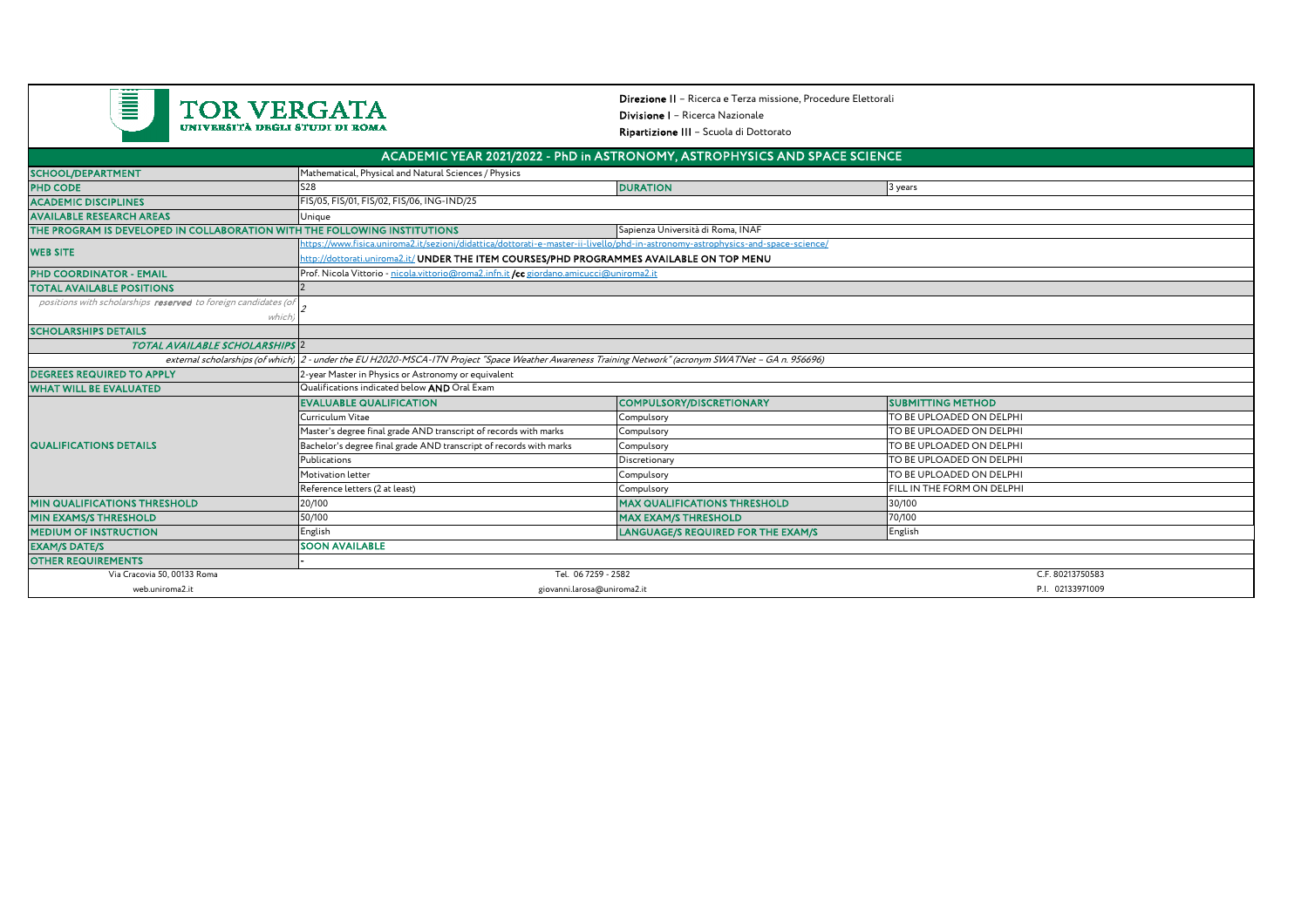| Ĩ<br><b>TOR VERGATA</b><br>UNIVERSITÀ DEGLI STUDI DI ROMA                                               |                                                                                                                                                                                                                                                                                                                                                                                                                                                                | Direzione II - Ricerca, Terza missione, Procedure Elettorali<br><b>Divisione I</b> - Ricerca Nazionale<br>Ripartizione III - Scuola di Dottorato |                                  |  |  |  |  |
|---------------------------------------------------------------------------------------------------------|----------------------------------------------------------------------------------------------------------------------------------------------------------------------------------------------------------------------------------------------------------------------------------------------------------------------------------------------------------------------------------------------------------------------------------------------------------------|--------------------------------------------------------------------------------------------------------------------------------------------------|----------------------------------|--|--|--|--|
| ACADEMIC YEAR 2021/2022 - PhD in CLASSICAL ANTIQUITY AND ITS RECEPTION: ARCHAEOLOGY, PHILOLOGY, HISTORY |                                                                                                                                                                                                                                                                                                                                                                                                                                                                |                                                                                                                                                  |                                  |  |  |  |  |
| <b>SCHOOL/DEPARTMENT</b>                                                                                | School of Humanities and Philosophy/Department of Literary, Philosophical and Art History Studies                                                                                                                                                                                                                                                                                                                                                              |                                                                                                                                                  |                                  |  |  |  |  |
| <b>PHD CODE</b>                                                                                         | S09                                                                                                                                                                                                                                                                                                                                                                                                                                                            | <b>DURATION</b>                                                                                                                                  | 3 years                          |  |  |  |  |
| <b>ACADEMIC DISCIPLINES</b>                                                                             | L-ANT/02, L-ANT/03, L-ANT/05, L-ANT/07, L-ANT/08, L-FIL-LET/02, L-FIL-LET/04, L-FIL-LET/05, L-FIL-LET/07, L-FIL-LET/08, L-LIN/01, M-STO/09                                                                                                                                                                                                                                                                                                                     |                                                                                                                                                  |                                  |  |  |  |  |
| <b>AVAILABLE RESEARCH AREAS</b>                                                                         | Unique                                                                                                                                                                                                                                                                                                                                                                                                                                                         |                                                                                                                                                  |                                  |  |  |  |  |
| THE PROGRAM IS DEVELOPED IN COLLABORATION WITH THE FOLLOWING INSTITUTIONS                               |                                                                                                                                                                                                                                                                                                                                                                                                                                                                |                                                                                                                                                  |                                  |  |  |  |  |
| <b>WEB SITE</b>                                                                                         | http://dott.antichita.uniroma2.it                                                                                                                                                                                                                                                                                                                                                                                                                              |                                                                                                                                                  |                                  |  |  |  |  |
|                                                                                                         | http://dottorati.uniroma2.it/ UNDER THE ITEM COURSES/PHD PROGRAMMES AVAILABLE ON TOP MENU                                                                                                                                                                                                                                                                                                                                                                      |                                                                                                                                                  |                                  |  |  |  |  |
| <b>PHD COORDINATOR - EMAIL</b>                                                                          | Virgilio Costa - costa@lettere.uniroma2.it                                                                                                                                                                                                                                                                                                                                                                                                                     |                                                                                                                                                  |                                  |  |  |  |  |
| <b>TOTAL AVAILABLE POSITIONS</b>                                                                        |                                                                                                                                                                                                                                                                                                                                                                                                                                                                |                                                                                                                                                  |                                  |  |  |  |  |
| positions with by scholarships reserved to foreign candidates (or                                       |                                                                                                                                                                                                                                                                                                                                                                                                                                                                |                                                                                                                                                  |                                  |  |  |  |  |
| which                                                                                                   |                                                                                                                                                                                                                                                                                                                                                                                                                                                                |                                                                                                                                                  |                                  |  |  |  |  |
| <b>SCHOLARSHIPS DETAILS</b>                                                                             |                                                                                                                                                                                                                                                                                                                                                                                                                                                                |                                                                                                                                                  |                                  |  |  |  |  |
| <b>TOTAL AVAILABLE SCHOLARSHIPS</b>                                                                     |                                                                                                                                                                                                                                                                                                                                                                                                                                                                |                                                                                                                                                  |                                  |  |  |  |  |
| university scholarships (of which)                                                                      |                                                                                                                                                                                                                                                                                                                                                                                                                                                                |                                                                                                                                                  |                                  |  |  |  |  |
| <b>DEGREES REQUIRED TO APPLY</b>                                                                        | Any degree in Classical Studies                                                                                                                                                                                                                                                                                                                                                                                                                                |                                                                                                                                                  |                                  |  |  |  |  |
| <b>WHAT WILL BE EVALUATED</b>                                                                           | Qualifications and remote interview via Skype                                                                                                                                                                                                                                                                                                                                                                                                                  |                                                                                                                                                  |                                  |  |  |  |  |
|                                                                                                         | <b>EVALUABLE QUALIFICATION</b>                                                                                                                                                                                                                                                                                                                                                                                                                                 | <b>COMPULSORY/DISCRETIONARY</b>                                                                                                                  | <b>SUBMITTING METHOD</b>         |  |  |  |  |
|                                                                                                         | Research Proposal                                                                                                                                                                                                                                                                                                                                                                                                                                              | Compulsory                                                                                                                                       | TO BE UPLOADED ON DELPHI         |  |  |  |  |
| <b>DETTAGLIO DOCUMENTI E INFORMAZIONI RICHIESTI</b><br><b>PER L'AMMISSIONE</b>                          | Curriculum Vitae                                                                                                                                                                                                                                                                                                                                                                                                                                               | Compulsory                                                                                                                                       | TO BE UPLOADED ON DELPHI         |  |  |  |  |
|                                                                                                         | University exam transcript                                                                                                                                                                                                                                                                                                                                                                                                                                     | Compulsory                                                                                                                                       | TO BE UPLOADED ON DELPHI         |  |  |  |  |
|                                                                                                         | Publications                                                                                                                                                                                                                                                                                                                                                                                                                                                   | Optional                                                                                                                                         | TO BE UPLOADED ON DELPHI         |  |  |  |  |
|                                                                                                         | Recommendation letters                                                                                                                                                                                                                                                                                                                                                                                                                                         | Optional                                                                                                                                         | FILL IN THE FORM ON DELPHI       |  |  |  |  |
| <b>MIN QUALIFICATIONS TRESHOLD</b>                                                                      | 0/100                                                                                                                                                                                                                                                                                                                                                                                                                                                          | <b>MAX QUALIFICATIONS TRESHOLD</b>                                                                                                               | 10/100                           |  |  |  |  |
| <b>MIN EXAMS/S TRESHOLD</b>                                                                             | 30/100                                                                                                                                                                                                                                                                                                                                                                                                                                                         | <b>MAX EXAM/S TRESHOLD</b>                                                                                                                       | 90/100                           |  |  |  |  |
| <b>MEDIUM OF INSTRUCTION</b>                                                                            | Italian                                                                                                                                                                                                                                                                                                                                                                                                                                                        | LANGUAGE/S REQUIRED FOR THE EXAM/S                                                                                                               | Italian. See "OTHER REQUIREMENTS |  |  |  |  |
| <b>EXAM/S DATE/S</b>                                                                                    | <b>SOON AVAILABLE</b>                                                                                                                                                                                                                                                                                                                                                                                                                                          |                                                                                                                                                  |                                  |  |  |  |  |
| <b>OTHER REQUIREMENTS</b><br>Via Cracovia 50, 00133 Roma                                                | a) During the oral exam, good knowledge will be tested of two foreign languages chosen by the candidate among the following: English, French, German, Spanish.<br>b) Candidates must have taken at least two exams (in total) in the following academic/scientific fields: L-ANT/02 (Greek history), L-ANT/03, (Roman History), L-FIL-LET/02 (Greek language and literature), L-FIL-LET/04 (Lati<br>and literature)<br>Tel. 06 7259 - 2582<br>C.F. 80213750583 |                                                                                                                                                  |                                  |  |  |  |  |
|                                                                                                         |                                                                                                                                                                                                                                                                                                                                                                                                                                                                |                                                                                                                                                  | P.I. 02133971009                 |  |  |  |  |
| web.uniroma2.it                                                                                         | giovanni.larosa@uniroma2.it                                                                                                                                                                                                                                                                                                                                                                                                                                    |                                                                                                                                                  |                                  |  |  |  |  |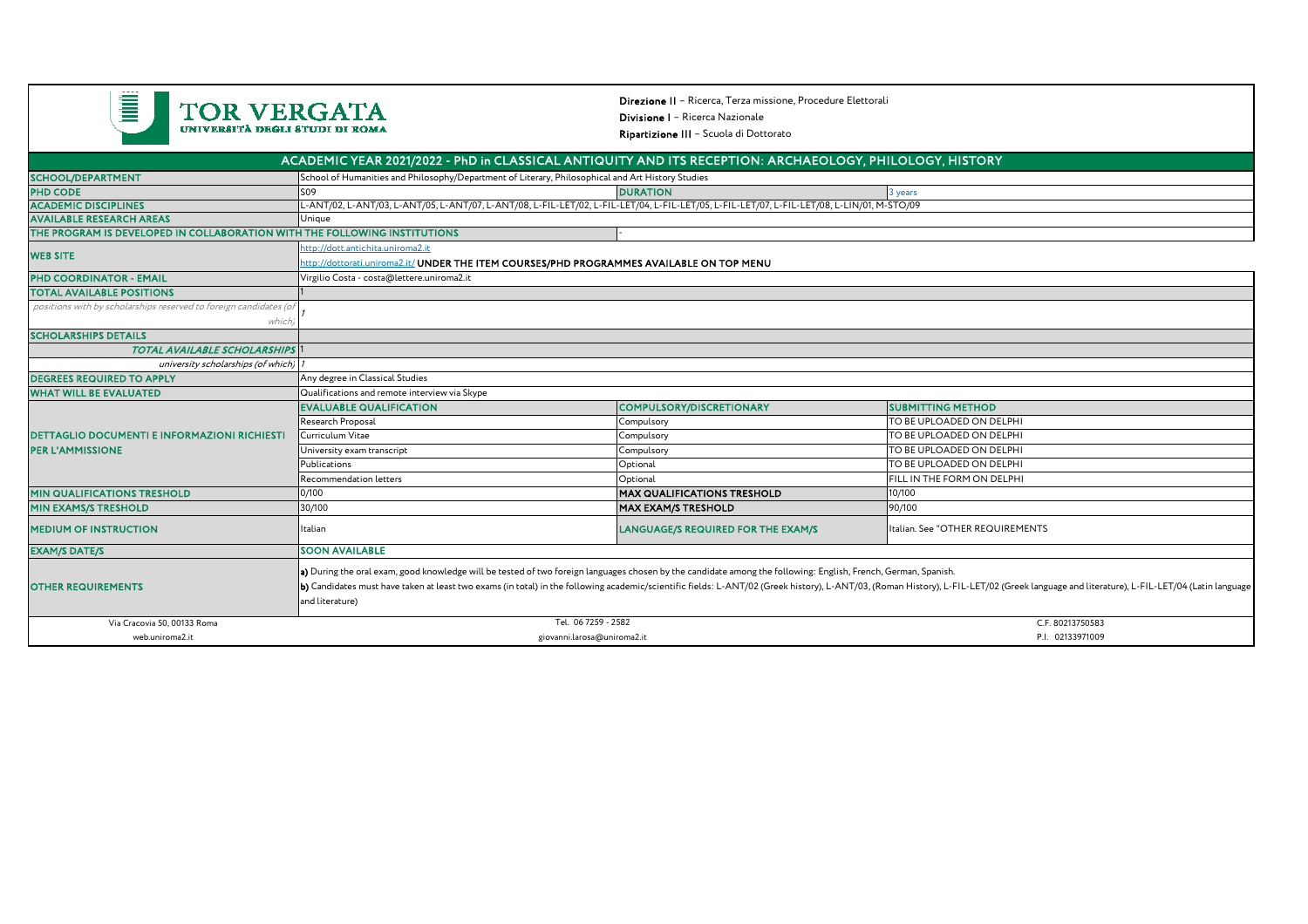| <b>TOR VERGATA</b><br>UNIVERSITÀ DEGLI STUDI DI ROMA                      |                                                                                                                                                                                                                                                                                                                                                                                                                                                                                                                                                                                                                                                                                                           | <b>Direzione II</b> - Ricerca, Terza missione, Procedure Elettorali<br>Divisione   - Ricerca Nazionale<br>Ripartizione III - Scuola di Dottorato                                                                                                                                                                                                                                                                                                                                                                                                                      |                                                                                                 |  |  |
|---------------------------------------------------------------------------|-----------------------------------------------------------------------------------------------------------------------------------------------------------------------------------------------------------------------------------------------------------------------------------------------------------------------------------------------------------------------------------------------------------------------------------------------------------------------------------------------------------------------------------------------------------------------------------------------------------------------------------------------------------------------------------------------------------|-----------------------------------------------------------------------------------------------------------------------------------------------------------------------------------------------------------------------------------------------------------------------------------------------------------------------------------------------------------------------------------------------------------------------------------------------------------------------------------------------------------------------------------------------------------------------|-------------------------------------------------------------------------------------------------|--|--|
|                                                                           | ACADEMIC YEAR 2021/2022 - PhD in LAW AND JUDICIAL REMEDIES: PRIVATE LAW, COMPARATIVE LAW, ROMAN LEGAL SYSTEM                                                                                                                                                                                                                                                                                                                                                                                                                                                                                                                                                                                              |                                                                                                                                                                                                                                                                                                                                                                                                                                                                                                                                                                       |                                                                                                 |  |  |
| SCHOOL/DEPARTMENT                                                         | Department of Law                                                                                                                                                                                                                                                                                                                                                                                                                                                                                                                                                                                                                                                                                         |                                                                                                                                                                                                                                                                                                                                                                                                                                                                                                                                                                       |                                                                                                 |  |  |
| <b>PHD CODE</b>                                                           | <b>S17</b>                                                                                                                                                                                                                                                                                                                                                                                                                                                                                                                                                                                                                                                                                                | <b>DURATION</b>                                                                                                                                                                                                                                                                                                                                                                                                                                                                                                                                                       | 3 years                                                                                         |  |  |
| <b>ACADEMIC DISCIPLINES</b>                                               | 12/A- IUS/01; 12/E - IUS/02; 12/B - IUS/04; 12/E - IUS/05; 12/F - IUS/15; 12/H - IUS/18.                                                                                                                                                                                                                                                                                                                                                                                                                                                                                                                                                                                                                  |                                                                                                                                                                                                                                                                                                                                                                                                                                                                                                                                                                       |                                                                                                 |  |  |
| <b>AVAILABLE RESEARCH AREAS</b>                                           | Unique                                                                                                                                                                                                                                                                                                                                                                                                                                                                                                                                                                                                                                                                                                    |                                                                                                                                                                                                                                                                                                                                                                                                                                                                                                                                                                       |                                                                                                 |  |  |
| THE PROGRAM IS DEVELOPED IN COLLABORATION WITH THE FOLLOWING INSTITUTIONS |                                                                                                                                                                                                                                                                                                                                                                                                                                                                                                                                                                                                                                                                                                           | Universidad Externado de Colombia;Università della Cina di Scienze Politiche e Giurisprudenza di Pechino (CUPL); Universidade de São Paulo (Brasile);<br>Università dello Hunan (Cina); Universidad de Rosario (Argentina); Universidad Naciónal Autónoma de México; Universidade Federal do Rio Grande do<br>Sul (Brasile); Universidad de Valparaíso (Cile); Universidad de Chile (Cile); Università di Vienna (Austria); Universidad Autónoma de Madrid (Spagna);<br>Università di Salisburgo (Austria) - Commissione Nazionale per la Società e la Borsa (CONSOB) |                                                                                                 |  |  |
| <b>WEB SITE</b>                                                           |                                                                                                                                                                                                                                                                                                                                                                                                                                                                                                                                                                                                                                                                                                           | http://dirittoetutela.uniroma2.it<br>ittp://dottorati.uniroma2.it/ UNDER THE ITEM COURSES/PHD PROGRAMMES AVAILABLE ON TOP MENU                                                                                                                                                                                                                                                                                                                                                                                                                                        |                                                                                                 |  |  |
| <b>PHD COORDINATOR - EMAIL</b>                                            |                                                                                                                                                                                                                                                                                                                                                                                                                                                                                                                                                                                                                                                                                                           | Massimo Papa - massimo.papa@uniroma2.it; /cc valeria.boscolo@uniroma2.it                                                                                                                                                                                                                                                                                                                                                                                                                                                                                              |                                                                                                 |  |  |
| <b>TOTAL AVAILABLE POSITIONS</b>                                          |                                                                                                                                                                                                                                                                                                                                                                                                                                                                                                                                                                                                                                                                                                           |                                                                                                                                                                                                                                                                                                                                                                                                                                                                                                                                                                       |                                                                                                 |  |  |
| positions reserved to Independent Candidates <sup>00</sup> (of which) 8   |                                                                                                                                                                                                                                                                                                                                                                                                                                                                                                                                                                                                                                                                                                           |                                                                                                                                                                                                                                                                                                                                                                                                                                                                                                                                                                       |                                                                                                 |  |  |
| positions with scholarships reserved to foreign candidates (of            | which                                                                                                                                                                                                                                                                                                                                                                                                                                                                                                                                                                                                                                                                                                     |                                                                                                                                                                                                                                                                                                                                                                                                                                                                                                                                                                       |                                                                                                 |  |  |
| <b>SCHOLARSHIPS DETAILS</b>                                               |                                                                                                                                                                                                                                                                                                                                                                                                                                                                                                                                                                                                                                                                                                           |                                                                                                                                                                                                                                                                                                                                                                                                                                                                                                                                                                       |                                                                                                 |  |  |
| TOTAL AVAILABLE SCHOLARSHIPS                                              |                                                                                                                                                                                                                                                                                                                                                                                                                                                                                                                                                                                                                                                                                                           |                                                                                                                                                                                                                                                                                                                                                                                                                                                                                                                                                                       |                                                                                                 |  |  |
| university scholarships (of which)                                        |                                                                                                                                                                                                                                                                                                                                                                                                                                                                                                                                                                                                                                                                                                           |                                                                                                                                                                                                                                                                                                                                                                                                                                                                                                                                                                       |                                                                                                 |  |  |
| <b>DEGREES REQUIRED TO APPLY</b>                                          | Anv                                                                                                                                                                                                                                                                                                                                                                                                                                                                                                                                                                                                                                                                                                       |                                                                                                                                                                                                                                                                                                                                                                                                                                                                                                                                                                       |                                                                                                 |  |  |
| <b>WHAT WILL BE EVALUATED</b>                                             | Oral Interview AND Qualifications indicated below                                                                                                                                                                                                                                                                                                                                                                                                                                                                                                                                                                                                                                                         |                                                                                                                                                                                                                                                                                                                                                                                                                                                                                                                                                                       |                                                                                                 |  |  |
|                                                                           | <b>EVALUABLE QUALIFICATION</b>                                                                                                                                                                                                                                                                                                                                                                                                                                                                                                                                                                                                                                                                            | <b>COMPULSORY/DISCRETIONARY</b>                                                                                                                                                                                                                                                                                                                                                                                                                                                                                                                                       | <b>SUBMITTING METHOD</b>                                                                        |  |  |
|                                                                           | Curriculum Vitae                                                                                                                                                                                                                                                                                                                                                                                                                                                                                                                                                                                                                                                                                          | Compulsory                                                                                                                                                                                                                                                                                                                                                                                                                                                                                                                                                            | TO BE UPLOADED ON DELPHI                                                                        |  |  |
|                                                                           | Research Project                                                                                                                                                                                                                                                                                                                                                                                                                                                                                                                                                                                                                                                                                          | Compulsory                                                                                                                                                                                                                                                                                                                                                                                                                                                                                                                                                            | TO BE UPLOADED ON DELPHI                                                                        |  |  |
|                                                                           | Master's Degree final grade                                                                                                                                                                                                                                                                                                                                                                                                                                                                                                                                                                                                                                                                               | Discretionary                                                                                                                                                                                                                                                                                                                                                                                                                                                                                                                                                         | TO BE UPLOADED ON DELPHI                                                                        |  |  |
|                                                                           | Publications relevant to the following academic disciplines: IUS/01, IUS/02,<br>US/04, IUS/05, IUS/07, IUS/15, IUS/18                                                                                                                                                                                                                                                                                                                                                                                                                                                                                                                                                                                     | Discretionary                                                                                                                                                                                                                                                                                                                                                                                                                                                                                                                                                         | TO BE UPLOADED ON DELPHI                                                                        |  |  |
| <b>QUALIFICATIONS DETAILS</b>                                             | Post-graduate Master Programmes (1st or 2nd level) relevant to the<br>following academic disciplines: IUS/01, IUS/02, IUS/04, IUS/05, IUS/07,<br>US/15, IUS/18                                                                                                                                                                                                                                                                                                                                                                                                                                                                                                                                            | Discretionary                                                                                                                                                                                                                                                                                                                                                                                                                                                                                                                                                         | TO BE UPLOADED ON DELPHI                                                                        |  |  |
|                                                                           | Advanced law courses or Specialization relevant to the following academic<br>disciplines: IUS/01, IUS/02, IUS/04, IUS/05, IUS/07, IUS/15, IUS/18                                                                                                                                                                                                                                                                                                                                                                                                                                                                                                                                                          | Discretionary                                                                                                                                                                                                                                                                                                                                                                                                                                                                                                                                                         | TO BE UPLOADED ON DELPHI                                                                        |  |  |
|                                                                           | Other publications relevant to the PhD topics                                                                                                                                                                                                                                                                                                                                                                                                                                                                                                                                                                                                                                                             | Discretionary                                                                                                                                                                                                                                                                                                                                                                                                                                                                                                                                                         | TO BE UPLOADED ON DELPHI                                                                        |  |  |
| <b>MIN QUALIFICATIONS THRESHOLD</b>                                       | 0/100                                                                                                                                                                                                                                                                                                                                                                                                                                                                                                                                                                                                                                                                                                     | <b>MAX QUALIFICATIONS THRESHOLD</b>                                                                                                                                                                                                                                                                                                                                                                                                                                                                                                                                   | 30/100                                                                                          |  |  |
| <b>MIN EXAMS/S THRESHOLD</b>                                              | 60/100                                                                                                                                                                                                                                                                                                                                                                                                                                                                                                                                                                                                                                                                                                    | <b>MAX EXAM/S THRESHOLD</b>                                                                                                                                                                                                                                                                                                                                                                                                                                                                                                                                           | 70/100                                                                                          |  |  |
| <b>MEDIUM OF INSTRUCTION</b>                                              | Italian                                                                                                                                                                                                                                                                                                                                                                                                                                                                                                                                                                                                                                                                                                   | LANGUAGE/S REQUIRED FOR THE EXAM/S                                                                                                                                                                                                                                                                                                                                                                                                                                                                                                                                    | English or French or German or Spanish or Chinese or Arabic or Persian at candidate's<br>choice |  |  |
| <b>EXAM/S DATE/S</b>                                                      | <b>JUNE 2021</b>                                                                                                                                                                                                                                                                                                                                                                                                                                                                                                                                                                                                                                                                                          |                                                                                                                                                                                                                                                                                                                                                                                                                                                                                                                                                                       |                                                                                                 |  |  |
| <b>OTHER REQUIREMENTS</b>                                                 | Independent Candidates have their own source of funding such as:<br>A bank account balance of at least 5.800 euros<br>A scholarship funded by the government of their country of origin<br>A scholarship funded by the Italian Ministry of foreign affairs<br>The written declaration of any institution, both in Italy and abroad, that want to fund the PhD for whatever reason<br>An employment contract<br>Family support by means of a written declaration along with valid identity document of one or more declaring family members<br>The evidence of the above mentioned occurrence must be provided only if admitted to the PhD. Please refer to the Call for applications for further details. |                                                                                                                                                                                                                                                                                                                                                                                                                                                                                                                                                                       |                                                                                                 |  |  |
| Via Cracovia 50, 00133 Roma                                               |                                                                                                                                                                                                                                                                                                                                                                                                                                                                                                                                                                                                                                                                                                           | Tel. 06 7259 - 2582<br>C.F. 80213750583                                                                                                                                                                                                                                                                                                                                                                                                                                                                                                                               |                                                                                                 |  |  |
| web.uniroma2.it                                                           | giovanni.larosa@uniroma2.it                                                                                                                                                                                                                                                                                                                                                                                                                                                                                                                                                                                                                                                                               |                                                                                                                                                                                                                                                                                                                                                                                                                                                                                                                                                                       | P.I. 02133971009                                                                                |  |  |